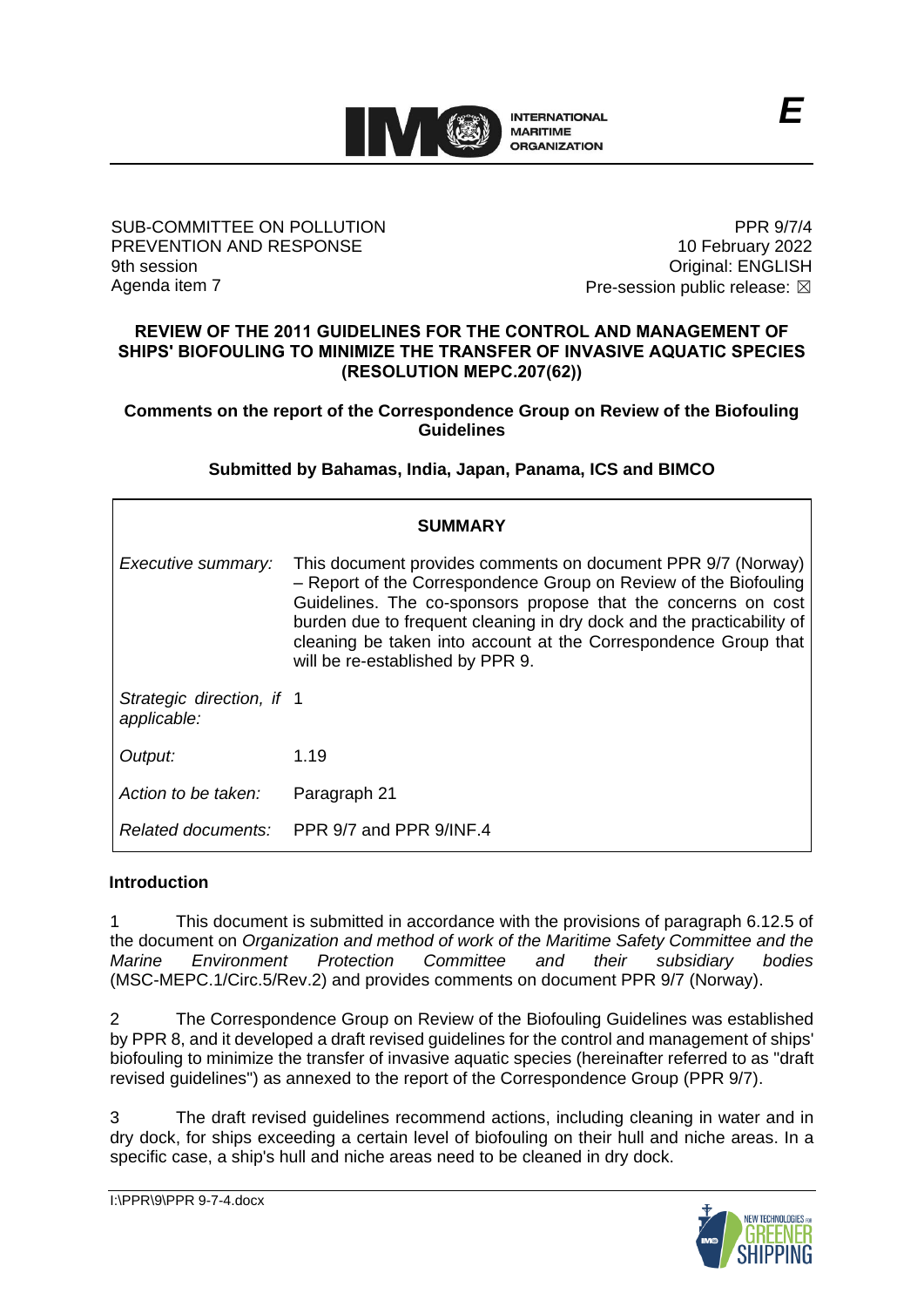4 This document expresses concerns on such recommended actions that direct ships to a cleaning in dry dock and could pose burden on ships, and therefore proposes that the recommended actions be further discussed at the Correspondence Group which will be re-established by PPR 9. It should also be recalled that, at PPR 8, many delegations expressed the view that macrofouling cleaning should not only be carried out in dry dock, since the effective removal and capture of the macrofouling during in-water cleaning could be ensured if best practices were followed.

# **When cleaning in dry dock is recommended**

5 According to the draft revised guidelines, ships with a surface covered by invasive species of 1% or more by area ratio need to be cleaned in dry dock. In short, cleaning in dry dock would be decided based on the following steps:

- Step 1 Target areas are designated from within hull and niche areas by shipowners.
- Step 2 Each biofouling ratio of the target areas is visually checked by conducting in-water inspection. The biofouling ratio of the worst fouling area of one square metre is deemed as that of the entire target area.
- Step 3 If covered by invasive species of 1% or more by area ratio, the target area is assigned as "fouling rating 6", and cleaning in dry dock is recommended.

6 According to these steps, the entire ship itself will need to dry-dock for cleaning if there is just a single area of one square meter that is covered by invasive species of 100  $\text{cm}^2$ . The co-sponsors have concerns on such procedure that would bring burden to shipowners.



**Figure 1: When cleaning in dry dock is recommended**

## **Concerns on cleaning in dry dock**

# *Frequent dry-docking*

7 According to the draft revised guidelines, highly frequent cleaning in dry dock could be imposed on shipowners. As an extreme logic, even dry-docking every voyage may be needed.

8 For example, there may be a ship engaged in a sea area with high risk of fouling of invasive species. Even though the ship cleans its fouling in dry dock before the voyage, the ship could be fouled by invasive species after the voyage and may become the condition that cleaning in dry dock is recommended again. Such a mechanical recommendation for dry-docking would not be economically feasible.

These steps are a simplified summary of the procedure. The details of the procedure for defining target area, biofouling inspection and judging recommended actions are shown in section 8 and appendix 5 of the draft revised guidelines.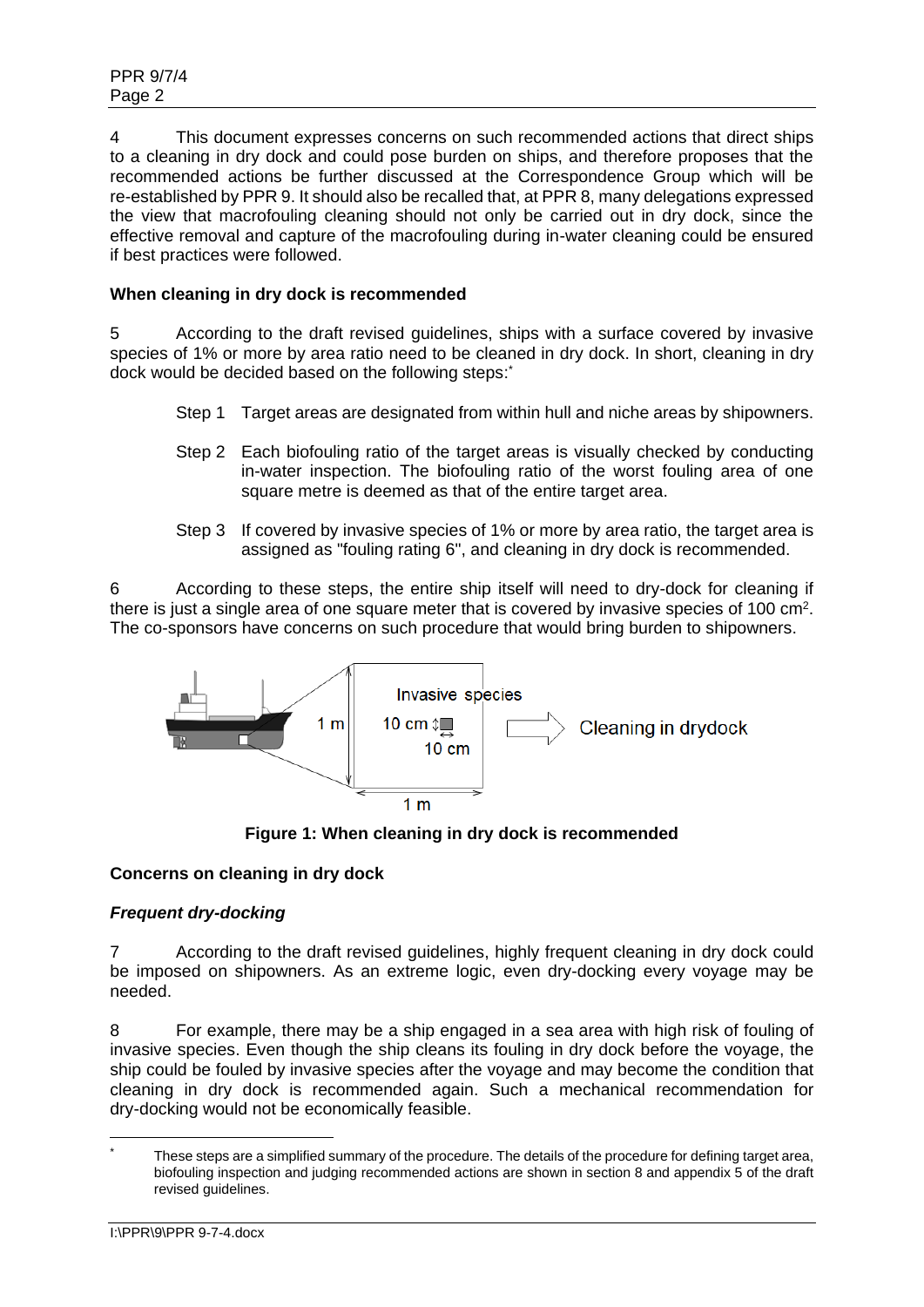## *Out-of-service period*

9 Cleaning in dry dock makes ships out-of-service for a long time, including the preparation period before and after docking. For docking, cargoes need to be unloaded and the original service route needs to be changed for sailing into a dock. After docking, the ship needs to sail to return to the service route.

10 It would take around a month from the time the ship stops its service to the time it restarts its service, including the period for applying anti-fouling coating after cleaning. In addition, the period for waiting for docking may be added in case there is no available dock.

11 An increase of frequent docking may cause an increase of out-of-service ships and bring adverse effects on the sound seaborne trade.

## *Cost burden*

12 Out-of-service ships directly cause a loss on shipowners as charter fees are not paid. Moreover, the unexpected change of the original voyage schedule for docking delays cargo transportations and results in further losses. Also, there are costs for docking and additional fuel costs due to the deviation from the service route.

13 The co-sponsors have a concern on such a cost burden on shipowners due to the frequent dry-docking leading to out-of-service ships.

### **Difficulty in distinguishing between invasive species and other species**

14 It would also be impractical to exactly distinguish between invasive species and other species by in-water visual inspection or photos of surfaces. Organisms on the ship's surface are motley, mixed and ill-defined.

15 Therefore, the co-sponsors hope that the recommendation for cleaning in dry dock should take into account the practicability of its implementation.

### **Niche areas unfitted for in-water cleaning**

16 There are several niche areas which are unfit for in-water cleaning. For example, niche areas with narrow size and/or complicated shape such as bow thruster, rope guard, stern tube seal, sea chest and propeller would be difficult to be cleaned by remotely operated vehicles (ROVs). Moreover, very narrow parts such as bow thruster, inside of rope guard and stern tube seal would be difficult to be accessed not only by ROVs but even by divers.

17 For such niche areas, according to the draft revised guidelines, only cleaning in dry dock would be applicable in theory, even if their fouling rating is low (e.g. fouling rating 2: heavy microfouling, or fouling rating 3: light macrofouling). In addition, frequent dry-docking for such niche areas would cause an increase of out-of-service ships and cost burden on shipowners as mentioned above.

18 Also, even if a suitable combination of marine growth prevention systems (MGPS) has been applied to each niche area to prevent biofouling, it may not be realistic to keep them with completely no biofouling for years. The effectiveness of MGPS is different for each niche area and the risks from the sea area are different for each ship.